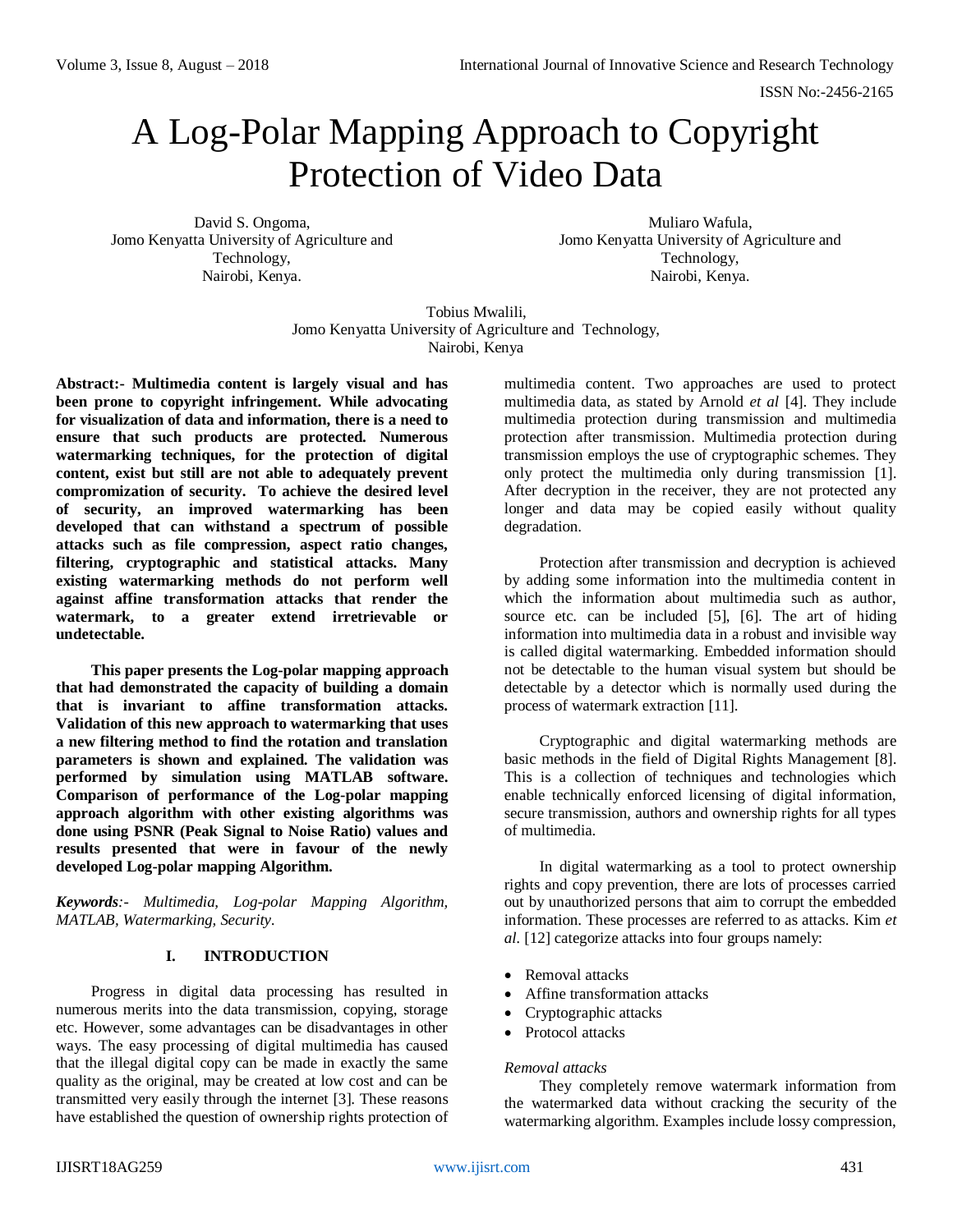quantization, re-modulation, collusion, de-noising and averaging attacks [15].

#### *Affine transformation attacks*

They do not remove the embedded watermark itself but intent to distort the watermark detector synchronization with the embedded information [19]. Examples include scaling, rotation, translation, and cropping.

#### *Cryptographic attacks*

They aim at cracking the security methods in watermarking schemes thereby finding a way to remove the embedded watermark information. They are brute force attacks which aim at finding secret information via exhaustive search [16].

## *Protocol attacks*

They aim at attacking the whole concept of the watermarking application. They include copy attack and attacks made by invertible watermarks [12].

Affine transformation attacks in digital watermarking are still an open problem for many watermark algorithms used currently [30]. Most affine transformational attacks can be uniquely described using the paradigm of affine transforms that can be represented by four coefficients  $t_{11}$ ,  $t_{12}$ ,  $t_{21}$ ,  $t_{22}$ forming a matrix T for the linear component, plus the two coefficients τh, τv, for the translation part of the transform. The affine transform maps each point of Cartesian coordinates from  $(x,y)$  to  $(x',y')$  [30]. This transform can be depicted in the following form as illustrated by Ahuja & Bedi [2]:

$$
\begin{cases}\n\begin{cases}\nx' \\
y'\n\end{cases} = \text{Tx}\begin{cases}\nx \\
y\end{cases} + t\n\end{cases}
$$
\n(1)\n  
\n=\n
$$
\begin{cases}\n\begin{cases}\n\text{t11} & \text{t21} \\
\text{t21} & \text{t22}\n\end{cases} * \begin{cases}\n\begin{cases}\nx \\
y\end{cases}\n\end{cases} + \begin{cases}\nf\nx \\
f\ny\n\end{cases}
$$
\n(2)

where " $\times$ " represents the matrix product. The  $\tau$  component corresponds to the cropping and the translation. The different values of the  $t_{ij}$  components in the matrix T represent the different types of the affine transforms. According to Ahuja & Bedi [2], the parameters of the transformation for a rotation R(θ) of a certain angle θ are:

$$
T(\theta) = \begin{cases} \cos(\theta) & -\sin(\theta) \\ \sin(\theta) & \cos(\theta) \end{cases}; \begin{cases} fh \\ fy \end{cases} = \begin{cases} h \\ v \end{cases}
$$
 (3)

For *scaling* S ( $\rho$ ) factors  $\rho_x$  and  $\rho_y$  applied, respectively, to the horizontal and vertical axes, the transformation parameters are:

$$
T(\rho_x, \rho_y) = \begin{cases} \rho x & 0 \\ 0 & \rho y \end{cases}; \begin{cases} tx \\ ty \end{cases} = \begin{cases} 0 \\ 0 \end{cases}
$$
 (4)

The parameters for *translation* T(h,v) in x and y directs off a hand v pixels are:

T(h, v)= 
$$
\begin{Bmatrix} 1 & 0 \\ 0 & 1 \end{Bmatrix}
$$
;  $\begin{Bmatrix} th \\ tv \end{Bmatrix} = \begin{Bmatrix} h \\ v \end{Bmatrix}$  (5)

#### *Fundamental Terminologies*

In this section, important terminologies which are required to understand the thesis are introduced.

#### *Translation*

A translation is applied to the frame of an image or video by repositioning it along a straight-line path from one coordinate location to another. We translate a 2-D point by adding translation distances,  $x_0$  and  $y_0$  to the original coordinate position  $(x, y)$  to move the point to a new position

$$
(x', y') [27].
$$
  
x' = x+x<sub>0</sub>, y' = y+y<sub>0</sub> (6)

The translation distance pair  $(x0, y0)$  is known as a translation vector.

#### *Scaling*

A scaling transformation changes the size of an image. Transformation equations are obtained by multiplying the coordinate values  $(x, y)$  by scaling factors  $\sigma_x$  and  $\sigma_y$  to produce the transformed coordinates  $(x', y')$  as shown below:

$$
x' = x.\sigma_x
$$
  
y' = y.\sigma\_y (7)

Scaling factor  $\sigma_x$  scales images in the x direction, while σ<sub>y</sub> scales in the y direction. When  $\sigma_x$  and  $\sigma_y$  are assigned the equal value, a uniform scaling maintains the relative image proportions [27].

## *Rotation*

A 2-D rotation is applied to an image frame or video frame by repositioning it along a circular path in the xy plane. The transformation equations for rotating a point at  $(x, y)$  are obtained through an angle  $\alpha$  about the origin counter clockwise as shown below:

 $x' = x \cos \alpha + y \sin \alpha, y' = -x \sin \alpha + y \cos \alpha$  (8)

#### **II. THE PROPOSED SCHEME**

An efficient video watermarking scheme is presented based on Log Polar Mapping and a new filtering method. The raw videos are divided into groups of pictures with a fixed length. Fourier transform is applied to the frame of each group of pictures. Then, the log-polar mapping is applied to the magnitude of the Fourier spectrum. The proposed filter is used to find the parameters of rotation and scaling for a frame that has undergone an affine transform attack. This is illustrated in figure 1.

Image registration method suggested by Wu and Liu [39] is used with a small template cut from the original frame to find the watermark locations. The new filtering method is applied for template matching. Then, the distorted frame is resynchronized during the watermark detection process. The method is very robust to MPEG-2 compression and affine transform attacks.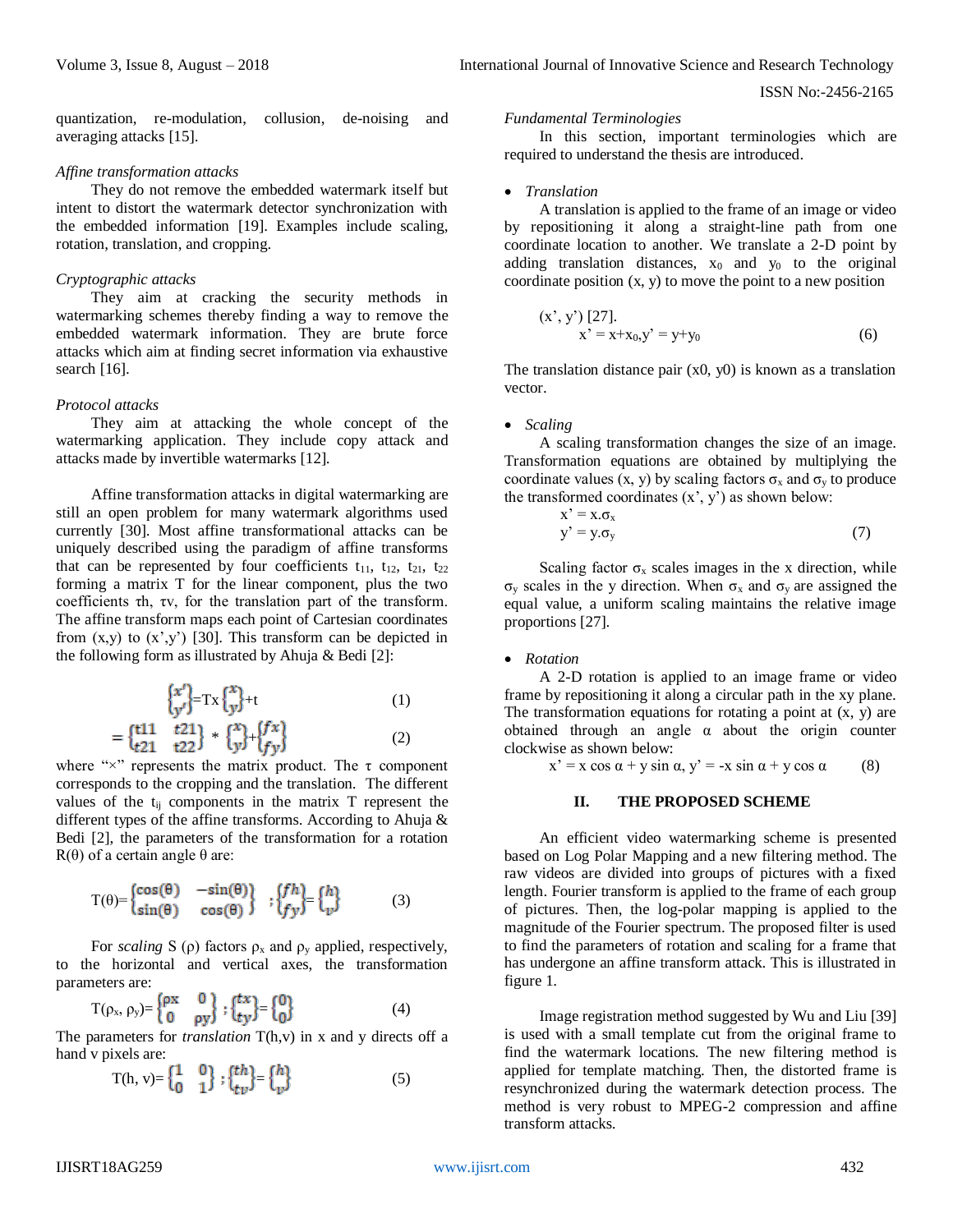

Fig 1:-Proposed scheme

#### **III. FILTERS**

Phase-only filter offers a better performance compared to classical matched filter. It has high correlation peaks and provides a higher discrimination capability. However, this filter has a low SNR and is more sensitive to distortions [24].

#### *Filters evaluation*

Filters are evaluated based on the following measures:

Assume  $f(x)$  is a signal in the object plane and  $F(u)$  is its complex Fourier transform. Also, let  $n(x)$  be a sample that has been realized from a zero-mean stationary random process with a power spectral density  $P_n(u)$ .  $n(x)$  and  $f(x)$  can be used as inputs to a linear space-invariant system with an impulse response  $h(x)$  and its corresponding transfer function  $H(u)$ .  $g(x)$  will be the output of the signal while  $G(u)$  will be its complex Fourier representation.

Three measures are used to evaluate the performance of filters/correlators. They include signal-to-noise ratio (SNR), correlation peak intensity (CPI) and light efficiency (LE).

#### *A. Signal-to-noise Ratio (SNR)*

SNR is the ratio of the strength of an electrical or other signal carrying information to that of unwanted interference. It is defined as:

$$
SNR = |g(0)|^2 / \sigma^2 \tag{9}
$$

Where g(0) is the output sampled at  $x=0$  and  $\sigma^2$  is the variance of noise.

SNR in the frequency domain is given by:

$$
\text{SNR} = \left| \int \frac{F(u)H(u)du|^2}{\int Pn(u)|H(u)|^2du} \right. \tag{10}
$$

The integration limits are from -∞ to +∞. Filters that yield a higher SNR have a better detection performance.

Volume 3, Issue 8, August – 2018 **International Journal of Innovative Science and Research Technology** 

ISSN No:-2456-2165

Filters that yield higher SNR values have a better detection performance.

*B. Correlation Peak Intensity (CPI)*

It is the light intensity at the origin  $(x=0)$  in the output plane and is given by:

$$
CPI = |g(0)|^2 \tag{11}
$$

CPI in the frequency domain is given by:

$$
CPI = | \int F(u)H(u)du |^2 \qquad (12)
$$

The integration limits are from  $-\infty$  to  $+\infty$ .

The higher the CPI the better the ability to detect light at the output plane.

*C. Light Efficiency (LE)*

It is the amount of visible light emitted for a given amount of power used.

It is defined as:

$$
LE=n_m[(\int |G(u)|^2 dx)/(\int |f(x)^2 dx)] \tag{13}
$$

Where n is the light efficiency and  $n<sub>m</sub>$  the medium or diffraction efficiency. The limits of integration are from -∞ to +∞, hence an  $n<sub>m</sub>$ .

In frequency domain, the equation can be written as:

$$
LE = n_m \frac{\int |\mathcal{G}(u)|^2 du}{\int |\mathcal{F}(u)|^2 du}
$$
  
= 
$$
n_m \frac{\int |\mathcal{F}(u)H(u)|^2 du}{\int |\mathcal{F}(u)|^2 du}
$$
 (14)

#### *The Proposed Filter*

The proposed filter improves the SNR of the phase-only filter by limiting its bandwidth. Assume that the reference signal  $f(x)$  is such that the signal Fourier transform's magnitude  $|F(u)|$  is zero for all  $|u|$ , this filter is defined using the equation below:

$$
H(u) = \begin{cases} exp & (-j\varphi F(u)) \\ 0 & \text{if } |u| \leq uh \end{cases}
$$
; otherwise

(15)

Where the filter bandwidth  $u<sub>h</sub>$  is less or equal to the signal bandwidth uf.

## *Performance measures*

*SNR*

Replacing the expression for  $H(u)$  given by equation (15) in equation (10), SNR for this proposed filter is calculated as shown below:

$$
SNR = \frac{| \int_{-uh}^{u_h} |F(u)| du|^2}{\int_{-uh}^{u_h} p_n(u) du}
$$

$$
= 2 \frac{| \int_0^{u_h} |F(u)| du|^2}{\int_0^{u_h} p_n(u) du}
$$
(16)

The even symmetry of  $|F(u)|$  and  $P_n(u)$  is used.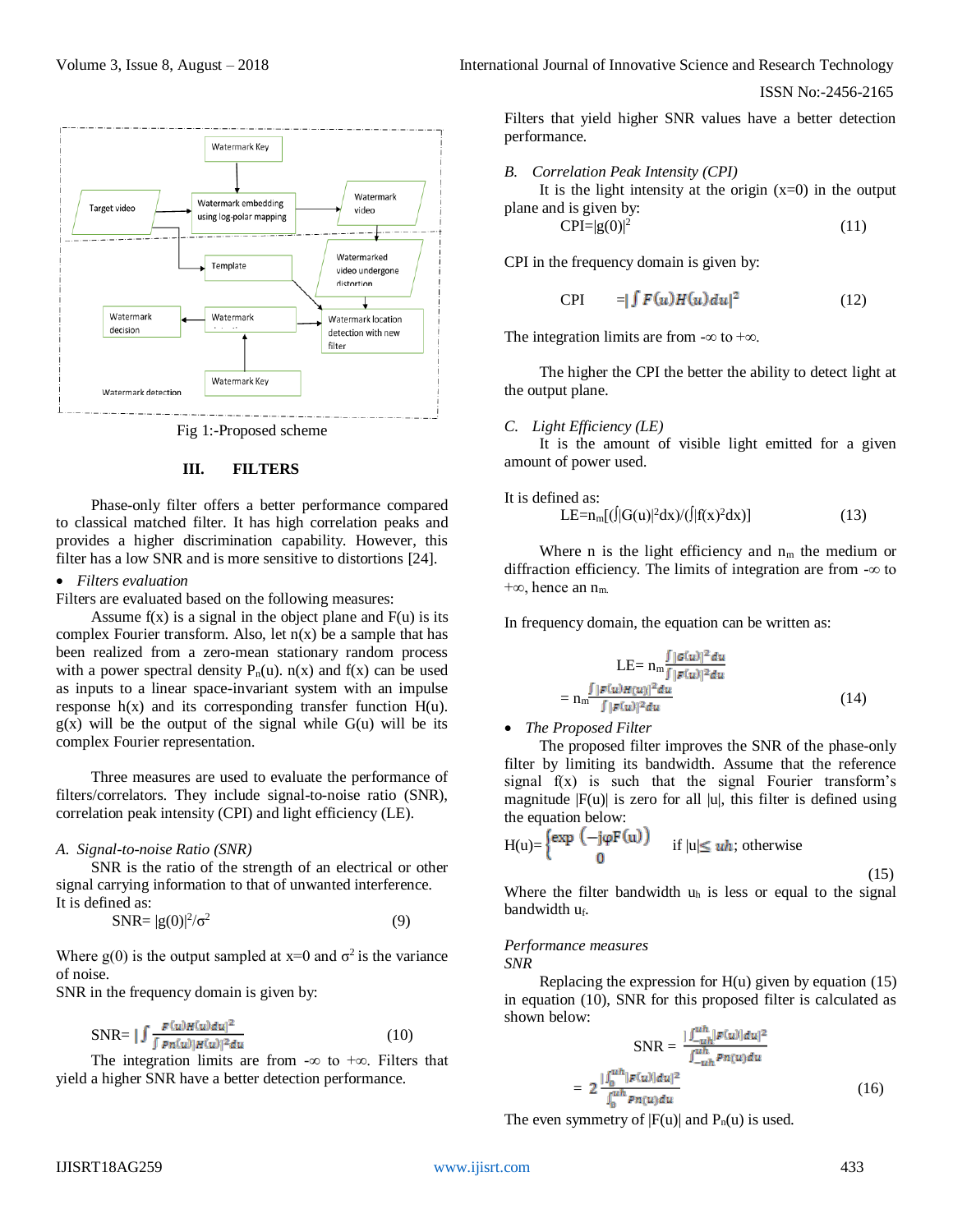*Correlation peak Intensity*

The CPI is obtained by substituting equation (15) in equation (12) as shown below:

$$
CPI = 4|\int_{0}^{u} |F(u)| du|^{2}
$$
 (17)

*Light Efficiency*

Substituting equation (14) in equation (15), the light efficiency of the filter is obtained as follows:

$$
LE = \frac{\int_0^{u} |F(u)|^2 du}{\int_0^{u} |F(u)|^2 du}
$$
 (18)

## **IV. WATERMARK INSERTION**

- Insert a watermark sequence into the log-polar mapping domain of each video frame.
- Divide the target video clips in into groups of 16 frames each.
- Truncate the frames into smaller squares of size 480 by 480 pixels, to make them more tolerant to rotation and cropping attacks in log-polar mapping domain, as compared to rectangular ones [35].
- Calculate the discrete Fourier transform of the truncated frames.
- Save a block portion of the log-polar mapping spectrum as the matching template, to be used during extraction of the watermark and detection of the transformations undergone by the frame.
- Select the desirable positions in the log-polar magnitude spectrum to embed the watermark.
- Embed the watermark in the inverse log-polar map spectrum. If the watermark was to be embedded in the logpolar mapping domain, inverse log-polar mapping will be required to transform back the log-polar mapping domain to the discrete Fourier transform domain [32].

Use the below formula to insert the watermark:

 $A=A^*+B^*C$  (19)

where A is the original image's DFT amplitude spectrum, A' is the modified DFT amplitude spectrum of the original image, B is the watermarking strength that is used to achieve the tradeoff between the visibility of the watermark and its robustness, and C is the watermark data.

- Apply inverse DFT to the watermarked frame.
- Select the middle-frequency components as the positions to insert the watermark data, since the closer the center the higher the sampling rate [38].

The steps for embedding the watermark are shown in the figure below:



Fig 2:-Watermark insertion

## **V. WATERMARK EXTRACTION**

- Apply DFT and log-polar mapping to each truncated watermarked frame and transform it to the log-polar domain.
- Calculate the correlation between the matching template and the watermarked frame using the new proposed filter.
- Find the peak of the calculated correlations together with the translations.
- Calculate the coordinates of the new watermark position in the watermarked image that have undergone attacks using the equations below:

$$
\rho wi' = \rho wi + \Delta \rho
$$
  
\n
$$
\theta wi' = \theta wi + \Delta \theta
$$
 (20)

where the coordinates of the original watermark w<sub>i</sub> are (ρ $w_i$ , θ $w_i$ ).

 Retrieve the watermarked data W' at the corrected position using the formula below:

$$
W' = \frac{B'}{B} \tag{21}
$$

Where E' is the DFT magnitude spectrum of the watermarked frame that has undergone attacks and B is the watermarking strength that is used to achieve the tradeoff between the visibility of the watermark and its robustness.

 Calculate the normalized correlation coefficient between the original watermarked data and the extracted watermarked data using the equation below:

$$
NC = \frac{W*Vt}{\sqrt{(W*Wt)(V*Vt)}}
$$
\n(22)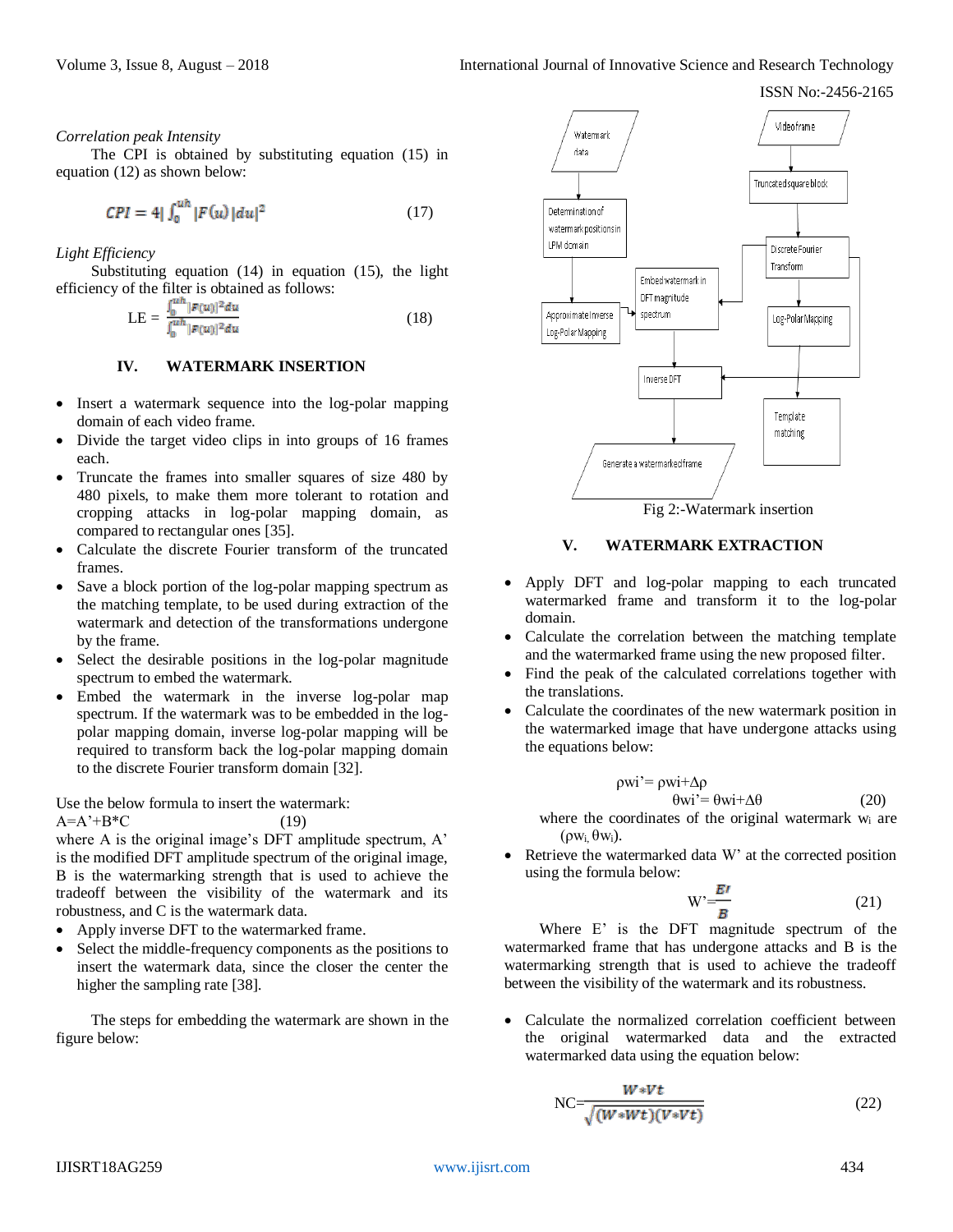Where W is the vector of the original watermark, V is the vector of the retrieved watermark, and  $(.)^T$  is the transpose operation of a matrix. The watermark extraction procedure is shown in the figure below:



Fig 3:-Watermark extraction

## **VI. INTEGRATION OF THE PROPOSED SCHEME WITH OTHER ALGORITHMS**

The proposed scheme based on log-polar mapping and the new filter is capable of withstanding affine transform attacks. Embedding and extraction of the watermark were performed in the log-polar mapping domain. The normalized cross-correlation was used to detect the existence of a watermark in the target videos [36]. The scheme can also detect rotation, translation and scale parameters that the video has undergone, hence it can work alongside other algorithms as a parameter detector for rotation, scaling, and translation. The figure 4 below portrays how the scheme can be integrated with other algorithms as a parameter detector. The scheme will work independently from the watermark embedding and detection of the other watermarking scheme. The proposed scheme will be integrated into a fragile scheme to enhance its robustness to affine attacks/distortions.



Fig 4:-Integration of the proposed scheme with other algorithms

# **VII. DETECTION OF AFFINE PARAMETERS**

The proposed scheme can withstand affine transformation attacks due to its capability to detect and calculate the exact rotation angle, translation parameters and the scaling ratio of the target videos. The scheme uses the new proposed filter that gives the best discrimination for the crosscorrelation between the template and the target video frame. This feature makes it possible to use this scheme with other watermarking schemes to detect affine parameters, as portrayed in the figure 5 below.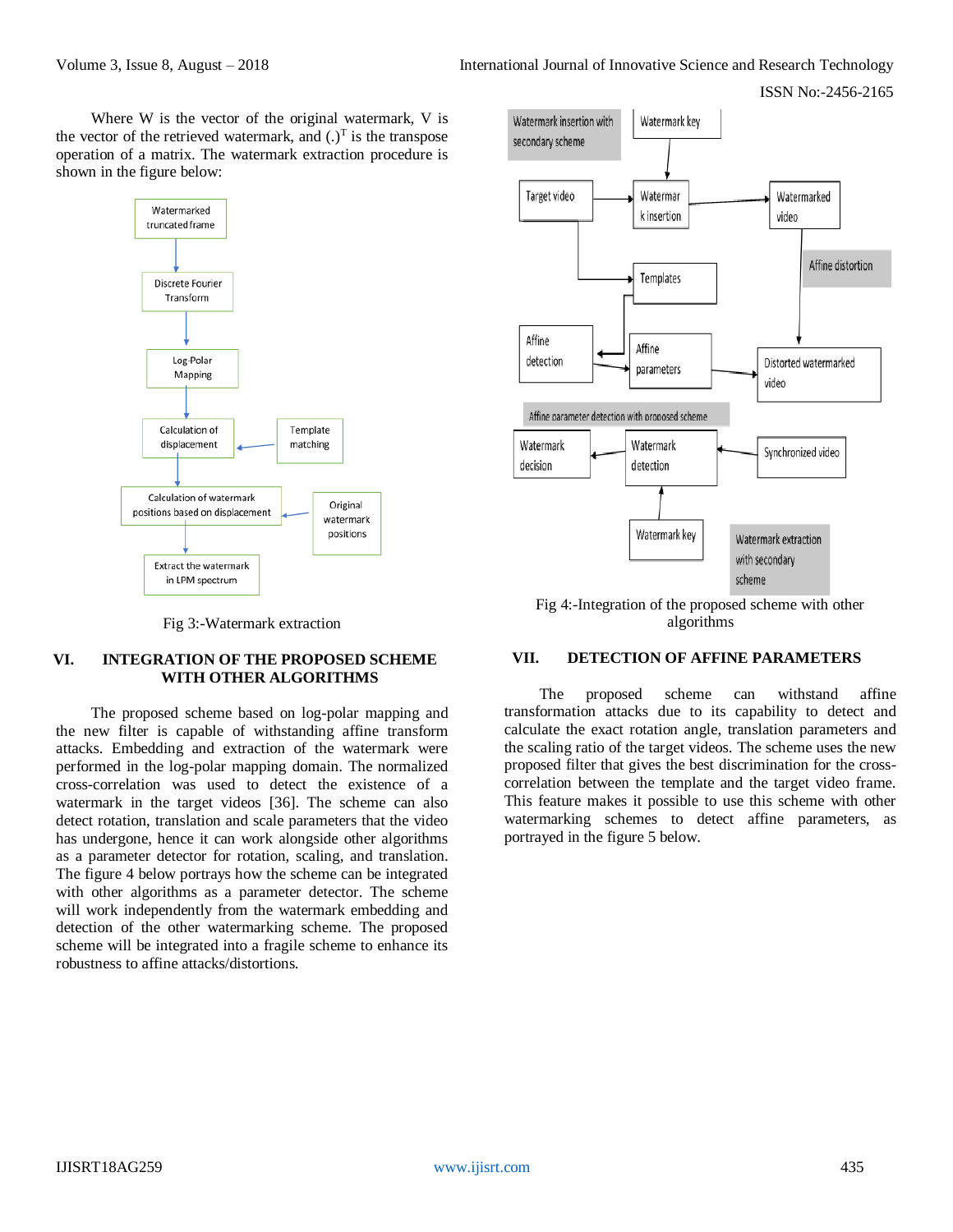



Fig 5:-Detection of affine parameters

## **VIII. COMPUTING SCALING AND ROTATION PARAMETERS**

From the diagram above in figure 5, the initial template is used in the log-polar mapping domain to detect the position of the current watermark and also to get the parameters for scaling and rotation. The location of the matching template in the log-polar domain that has undergone affine transform attacks Is the peak in the correlation spectrum.

Assuming that the peak coordinate is  $(\rho_1, \theta_1)$  and the original position of the first template is  $(\rho 0, \theta 0)$ , then the translations in the log-polar domain will be as shown in equation (23) below:

$$
\Delta_{\rho} = \rho_1 - \rho_0
$$
  
 
$$
\Delta_{\theta} = \theta_1 - \theta_0
$$
 (23)

 $\Delta_{\theta}$  and  $\Delta_{\theta}$  represent the number of pixels that are shifted respectively along the  $\rho$  and  $\theta$  axis. These pixels correspond respectively to the parameters of rotation and scaling in the spatial domain. These parameters can be calculated according to the equation (24) below:

$$
\alpha' = \frac{360^\circ \cdot \Delta\theta}{N!}
$$
\n
$$
\sigma' = e^{\frac{\ln(rmax) \cdot \Delta\rho}{M!}}
$$
\n
$$
\omega
$$
\nWhere  $\text{max} = \sqrt{\left(\frac{M'}{2}\right)^2 + \left(\frac{N'}{2}\right)^2}$ 

α' and σ' are the rotation and scaling ratio respectively in the spatial domain computed from  $\Delta_{\rho}$  and  $\Delta_{\theta}$  in the log-polar mapping domain. M' and N' are the number of pixels along the  $\rho$  and  $\theta$  axis in log-polar domain respectively, and the size of the log-polar mapping domain is  $M'$  x  $N'$  while  $M \times N$  is the size of the magnitude spectrum of the Fourier transform.

#### **IX. COMPUTING TRANSLATION PARAMETERS**

Since the magnitude of a video frame's Fourier transform is independent of the translation parameters, the translational parameters in the spatial domain are the ones to be calculated, not of the Fourier transform domain. Another block is cut in the spatial domain as the second template and the cross-correlation between this second template and the watermarked frame that has undergone affine transform attacks is calculated using the proposed new filtering method. Assuming that the peak coordinate is (x1, y1) and the template's original position is (x0, y0), the translation parameters are computed as follows:

$$
\Delta x = x1-x0
$$
  
\n
$$
\Delta y = y1 - y0
$$
 (25)

It's so simple to invert the translation transform that has been applied to the watermarked frame. The detected translation parameter is precise since the values that have been detected are to the real parameters of translation.

#### **X. RESULTS AND DISCUSSION**

## *Performance Evaluation of the proposed filter using 2D Signals*

The proposed filter is synthesized to detect a specific pattern in the input plane. A rectangular block padded with zeros to form an image of size 128 by 128 pixels is used as a reference pattern in the simulations. The pixel values for the image are coded in binary using two levels. The images that are input are subjected to several noise levels.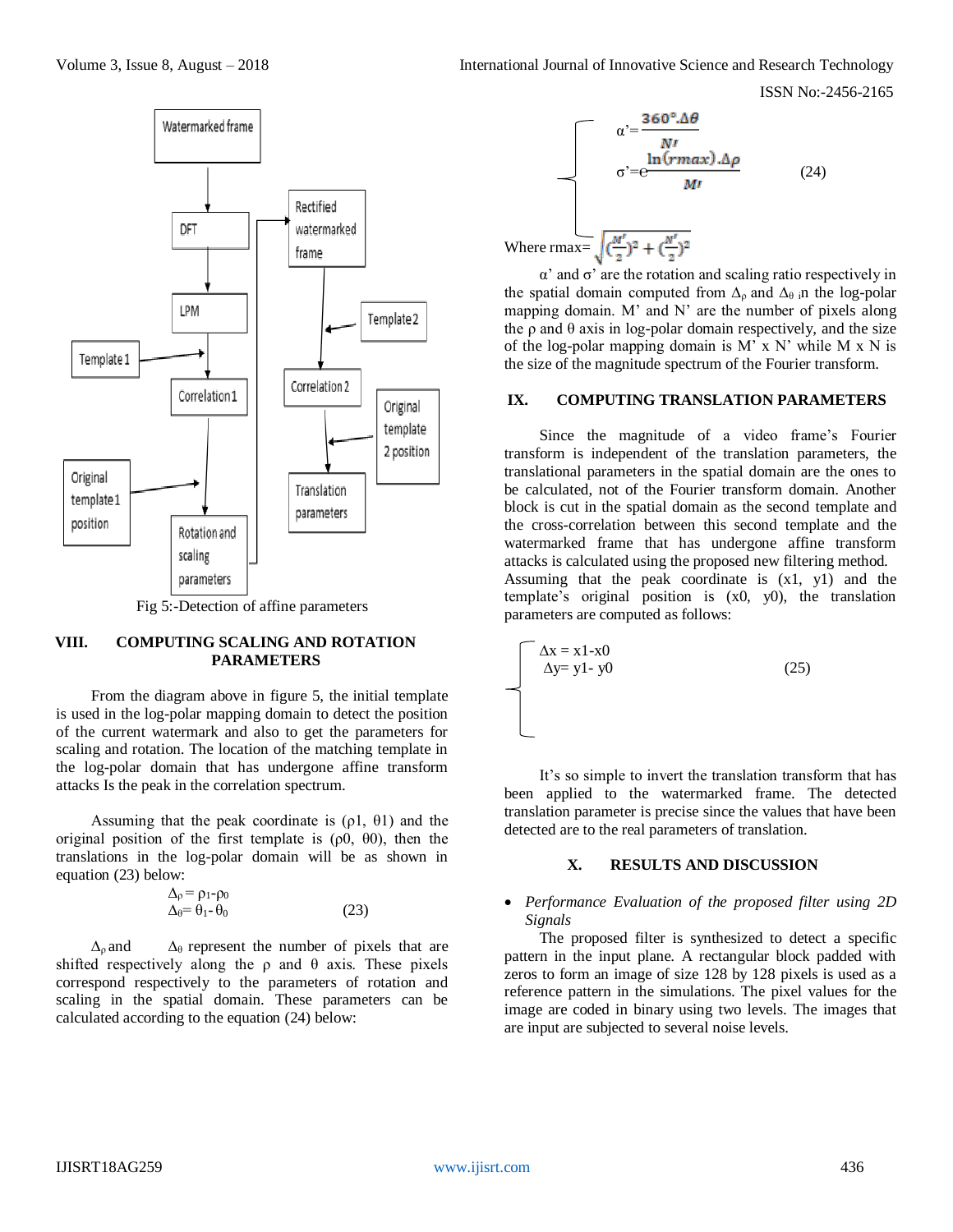| International Journal of Innovative Science and Research Technology |  |
|---------------------------------------------------------------------|--|
|---------------------------------------------------------------------|--|

ISSN No:-2456-2165

|                                       | Classical | Phase- | Proposed Filter |
|---------------------------------------|-----------|--------|-----------------|
|                                       | Matched   | Only   |                 |
|                                       | Filter    | Filter |                 |
| N(0,<br>$\left( 0\right)$<br>No noise | 0.061     | 1.000  | 0.077           |
|                                       |           |        |                 |
| N(0, 1)                               | 0.050     | 1.000  | 0.063           |
| N(0,                                  | 0.041     | 1.000  | 0.053           |
| 2.25)                                 |           |        |                 |
| N(0, 4)                               | 0.031     | 1.000  | 0.043           |

Table 1. Correlation Peak Intensities. All the values have been normalized to those of the Phase-Only Filter

The noise applied is zero-mean and Gaussian white noise of 1, 1,2.25 and 4 variances. Correlations were performed 2-D Fast-Fourier Transforms of 128 by 128 in size. Simulations were also carried on the classical matched filter and phaseonly filter for comparison. Computation for the correlation plane was performed and CPIs for the filters at several noise cases recorded as shown in table 1.

The phase only filter offers the best correlation peak intensities as shown in table 1. CPI is important in some space type of applications where the light power is limited.

The signal to noise ratios, SNR was also computed using the equation below:

$$
SNR = \frac{\left[\sum_{k=1}^{d} |F(k)| |H(k)|\right]^2}{N o \left[\sum_{k=1}^{d} |H(k)|^2\right]}
$$
(26)

|         | Input     | Classical | Phase- | Proposed |
|---------|-----------|-----------|--------|----------|
|         | Signal to | Matched   | Only   | Filter   |
|         | noise     | Filter    | Filter |          |
|         | ratio     |           |        |          |
| N(0, 0) |           |           |        |          |
| No      |           |           |        |          |
| noise   |           |           |        |          |
| N(0, 1) | 44.09     | 64.20     | 54.27  | 62.63    |
| N(0,    | 37.05     | 60.67     | 50.75  | 59.11    |
| 2.25)   |           |           |        |          |
| N(0, 4) | 32.05     | 58.18     | 48.25  | 56.61    |

Table 2. SNR in decibels

From the above results, it's clear that the classical matched filter provides the best SNR compared to the other filters under various noise cases. SNR gain is important in cases where the likelihood of erroneous detection is probably in the presence of noise.

#### *Simulation results for the proposed scheme*

The performance of the proposed method is illustrated in this section. 5 test videos are used.

#### *Rotation*

The table 3 below shows results watermarked and unwatermarked videos that have been rotated up to  $45^{\circ}$ . From the table, similarity values for watermarked videos are much higher than that for unwatermarked videos, suggesting that this method is robust to the rotation. W stands for watermarked video while U stands for unwatermarked video.

| Rotation    | Video 1    |                          | Video 2    |                          | Video 3 |              |         | Video 4<br>704 by 576    |            | Video 5                  |  |
|-------------|------------|--------------------------|------------|--------------------------|---------|--------------|---------|--------------------------|------------|--------------------------|--|
| in<br>angle | 704 by 576 |                          | 704 by 480 |                          |         | 704 by 480   |         |                          | 704 by 480 |                          |  |
| degrees     |            |                          |            |                          |         |              |         |                          |            |                          |  |
|             | W          | U                        | W          | $\mathbf{U}$             | W       | $\mathbf{U}$ | W       | U                        | W          | U                        |  |
| <b>PSNR</b> | 39.8486    | $\overline{\phantom{0}}$ | 39.4480    | $\overline{\phantom{a}}$ | 39.1571 | -            | 39.8101 | $\overline{\phantom{0}}$ | 40.3352    | $\overline{\phantom{0}}$ |  |
| $\theta$    | 0.9547     | 0.0935                   | 0.9976     | 0.2455                   | 0.9706  | 0.2069       | 0.9957  | 0.0235                   | 0.9806     | 0.3119                   |  |
|             | 0.8801     | 0.1238                   | 0.8752     | 0.2288                   | 0.8490  | 0.1639       | 0.8940  | 0.1149                   | 0.8059     | 0.3087                   |  |
| 10          | 0.7995     | 0.2675                   | 0.90470    | 0.2987                   | 0.8643  | 0.1464       | 0.8659  | 0.0375                   | 0.8227     | 0.4211                   |  |
| 15          | 0.8668     | 0.2391                   | 0.8636     | 0.2618                   | 0.8126  | 0.1899       | 0.8626  | 0.0919                   | 0.8621     | 0.2584                   |  |
| 20          | 0.7886     | 0.2048                   | 0.9207     | 0.3664                   | 0.8178  | 0.1508       | 0.8461  | 0.2497                   | 0.8072     | 0.1838                   |  |
| 25          | 0.8346     | 0.2614                   | 0.9246     | 0.3020                   | 0.8430  | 0.1110       | 0.7874  | 0.2658                   | 0.8522     | 0.2763                   |  |
| 30          | 0.8125     | 0.2764                   | 0.4543     | 0.4347                   | 0.7300  | 0.4203       | 0.8649  | 0.2944                   | 0.7607     | 0.3414                   |  |
| 35          | 0.7804     | 0.2258                   | 0.9174     | 0.1106                   | 0.8727  | 0.2018       | 0.8469  | 0.2836                   | 0.7235     | 0.3069                   |  |
| 40          | 0.6880     | 0.2772                   | 0.9022     | 0.1695                   | 0.8080  | 0.3389       | 0.7977  | 0.3089                   | 0.7038     | 0.3236                   |  |
| 45          | 0.5452     | 0.0976                   | 0.8994     | 0.2336                   | 0.6722  | 0.1684       | 0.8159  | 0.2152                   | 0.6054     | 0.2589                   |  |

Table 3. Similarity results for rotated videos

The results were plotted on the graph in figure 3 above.

## *Scaling*

Scaling rations from 80% to 130% are considered. The bilinear interpolation method is used to resize each frame of the target video into a scale size. The results were tabulated in Table 4.7.2 below. From the table, the similarity values for watermarked videos. was much higher than for the unwatermarked videos, hence, it was easier to tell if the video was watermarked or not.

This shows that the proposed method can withstand scaling attacks.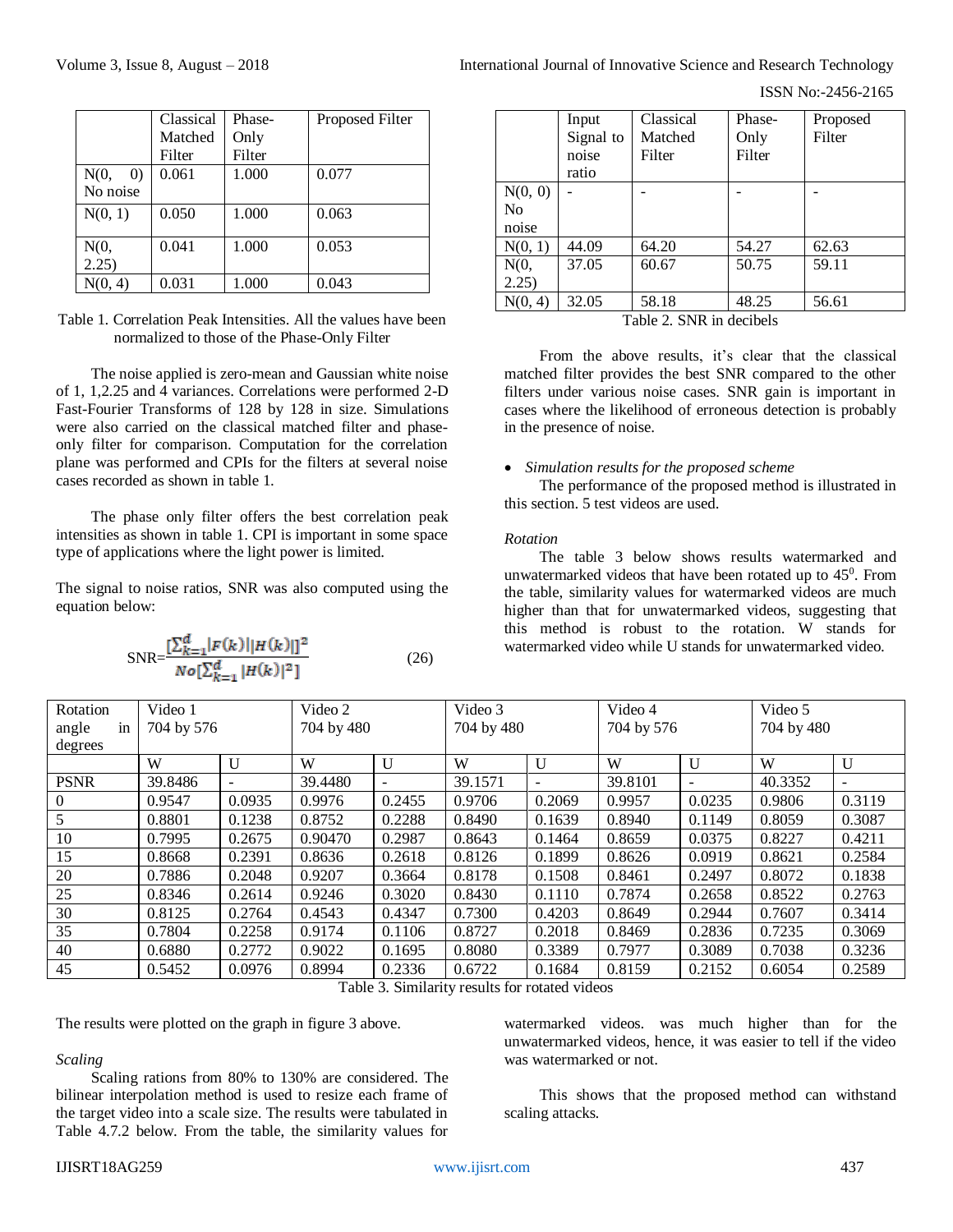## Volume 3, Issue 8, August – 2018 **International Journal of Innovative Science and Research Technology**

ISSN No:-2456-2165

| Scaling<br>in | Video 1    |        | Video 2    |        | Video 3    |        | Video 4    |                          | Video 5    |        |
|---------------|------------|--------|------------|--------|------------|--------|------------|--------------------------|------------|--------|
| percentage    | 704 by 576 |        | 704 by 480 |        | 704 by 480 |        | 704 by 576 |                          | 704 by 480 |        |
|               | W          |        | W          | U      | W          | U      | W          |                          | W          | U      |
| <b>PSNR</b>   | 39.8486    |        | 39.4480    |        | 39.1571    |        | 39.8101    | $\overline{\phantom{a}}$ | 40.3352    |        |
| 80            | 0.8894     | 0.2352 | 0.8603     | 0.2619 | 0.8976     | 0.0538 | 0.8528     | 0.1566                   | 0.7510     | 0.2506 |
| 90            | 0.8694     | 0.0548 | 0.9694     | 0.1891 | 0.9140     | 0.0566 | 0.8677     | 0.1213                   | 0.8554     | 0.2014 |
| 110           | 0.8534     | 0.1354 | 0.9746     | 0.2781 | 0.9034     | 0.0458 | 0.9401     | 0.1999                   | 0.9313     | 0.1603 |
| 120           | 0.7959     | 0.1247 | 0.9622     | 0.1936 | 0.9515     | 0.1473 | 0.9322     | 0.1834                   | 0.9166     | 0.1819 |
| 130           | 0.7434     | 0.1494 | 0.9655     | 0.3152 | 0.8921     | 0.1460 | 0.7989     | 0.1756                   | 0.7286     | 0.3522 |

Table 4. Similarity results for scaled videos

## *Translation*

Translation results were tabulated in Table 4.7.3 below. The table shows that the similarity results are almost the same regardless of how many pixels the translations occurred to the watermarked video.

|             | Video 1<br>704 by 576 |                          | Video 2<br>704 by 480 |                          | Video 3<br>704 by 480 |        | Video 4<br>704 by 576 |        | Video 5<br>704 by 480 |        |
|-------------|-----------------------|--------------------------|-----------------------|--------------------------|-----------------------|--------|-----------------------|--------|-----------------------|--------|
|             | W                     |                          | W                     |                          | W                     | U      | W                     |        | W                     |        |
| <b>PSNR</b> | 39.8486               | $\overline{\phantom{0}}$ | 39.4480               | $\overline{\phantom{0}}$ | 39.1571               |        | 39.8101               |        | 40.3352               |        |
| Translation | 0.9470                | 0.1270                   | 0.9944                | 0.1232                   | 0.9440                | 0.2122 | 0.9834                | 0.1258 | 0.9496                | 0.1524 |

Table 5. Similarity results for translated videos

# *Combined affine transform attacks*

The Table 4.7.4 below shows the combined affine attacks where rotation is by 150, translation by 50 pixels and scaling by 110%. The results show that the proposed scheme is robust to affine transform attacks.

|             | Video 1    |        | Video 2    |        | Video 3    |        | Video 4    |        | Video 5    |        |
|-------------|------------|--------|------------|--------|------------|--------|------------|--------|------------|--------|
|             | 704 by 576 |        | 704 by 480 |        | 704 by 480 |        | 704 by 576 |        | 704 by 480 |        |
|             | W          |        | W          |        | W          |        | W          |        | W          | U      |
| <b>PSNR</b> | 39.8486    |        | 39.4480    |        | 39.1571    |        | 39.8101    |        | 40.3352    |        |
| Combined    | 0.7568     | 0.2856 | 0.8886     | 0.3181 | 0.7362     | 0.2781 | 0.7610     | 0.2322 | 0.7211     | 0.2397 |
| affine      |            |        |            |        |            |        |            |        |            |        |
| transform   |            |        |            |        |            |        |            |        |            |        |

Table 6. Similarity results for translated, scaled and rotated videos

# **XI. CONCLUSION AND FUTURE WORK**

In this paper, we propose a video watermarking scheme based on log-polar mapping and a new filtering technique. The paper applies the idea that log polar domain is invariant to rotation, cropping, shearing, translation and scaling transformations. The template is used to find the location of the watermark. The new filter proposed is used for template matching and detecting the parameters of translation, rotation and scaling which are used by the scheme to be integrated with other schemes to make them more resistant to attacks. Test results have clearly shown that the algorithm is very invariant to affine transformation attacks. The scheme is also capable of being integrated into other weak schemes to strengthen their resistance to rotation, translation and scaling attacks.

In future, we intend to refine the scheme to make it more resistance to H.264 which is the most advanced video compression standard.

#### **REFERENCES**

- [1] Abdullah, M., Elrowayati, A., & Manaf, A. "Recent Methods And Techniques In Video Watermarking And Their Applicability To The Next Generation Video Codec" Journal Of Theoretical And Applied Information. Technology, 2015.
- [2] Ahuja, R., & Bedi, S. "All Aspects of Digital Video Watermarking Under an Umbrella" Online, 2015.
- [3] Al-Haj, A. "Advanced techniques in multimedia watermarking: Image, video, and audio applications" Hershey, PA: Information Science Reference, 2010.
- [4] Arnold, M., Schmucker, M., & Wolthusen, S. "Techniques and Applications of Digital Watermarking and Content Protection" Techniques and Applications. Norwood: Artech House, 2013.